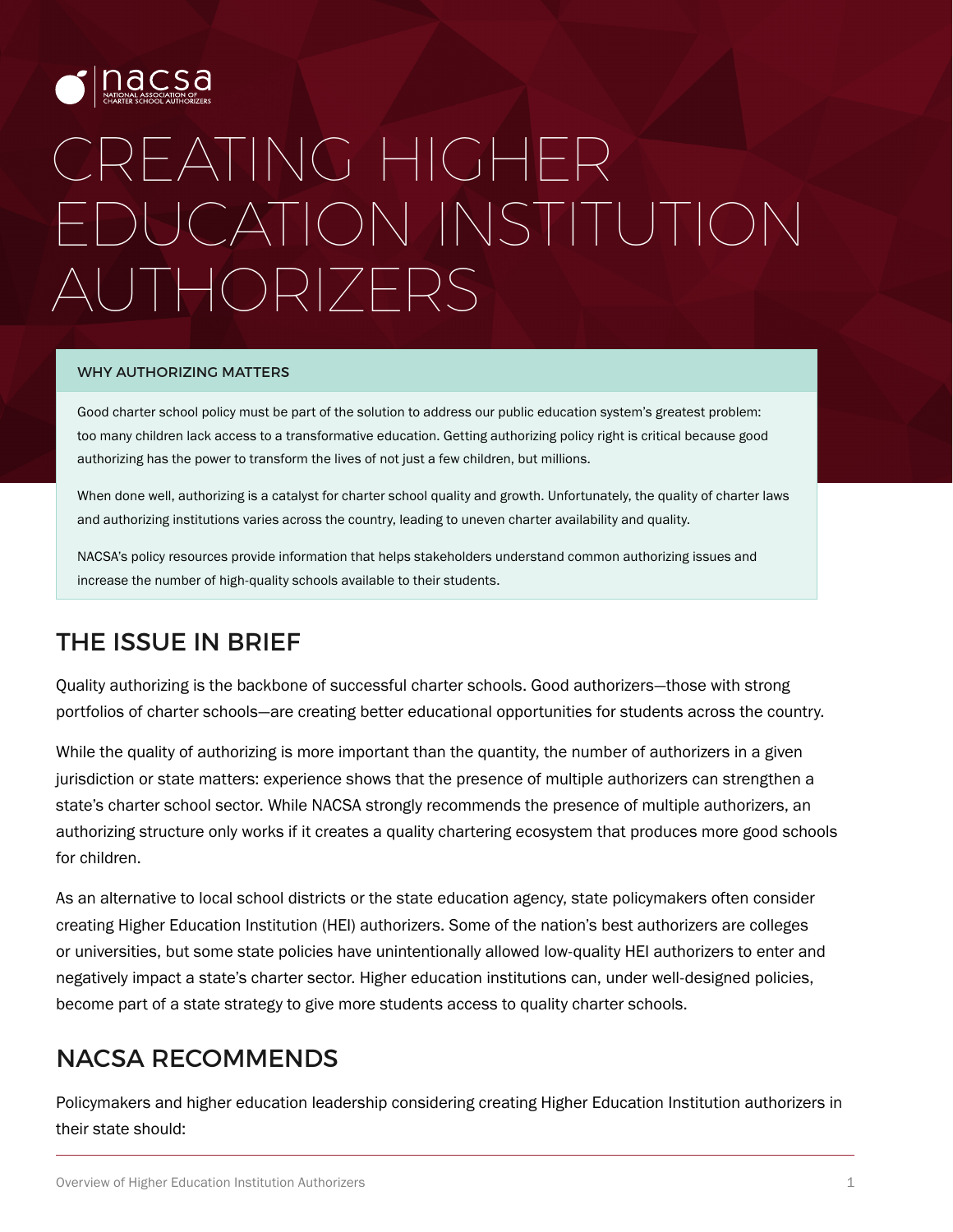

- 1. Determine if there is at least one college or university interested in becoming a high-quality charter school authorizer;
- 2. Have a rigorous process for identifying and selecting authorizers that includes an authorizer application;
- 3. Articulate standards and requirements for all authorizers, including HEIs;
- 4. Build in oversight and accountability;
- 5. Ensure there is sufficient funding to execute authorizing functions.

## OVERVIEW: HEI AUTHORIZERS

The HEI authorizing sector varies significantly from state to state. As of 2018, higher education institutions authorize charter schools in a dozen states, and they have statutory authority to authorize charter schools in five additional states but are not actively doing so.

Nationally, HEI authorizers differ considerably in structure, size, and quality. Structurally, state laws differ in the types of HEIs they permit to authorize schools. Of the 12 states with active HEI authorizers, all allow public universities to serve as authorizers, while only a handful of states allow private universities or community colleges. Several states also limit HEI authorizing to certain geographical areas or school models, such as lab schools. A couple of states restrict HEI authorizing to schools with accredited teacher education programs.

The performance of college and university authorizers is mixed. Anecdotally, some smaller HEI authorizers have focused more on compliance than outcomes or have been reluctant to close low-performing schools. Others have facilitated authorizer shopping by granting charters to schools after other authorizers revoked their charters.

#### *The value of higher education authorizers*

- HEIs offer an alternative, independent option for authorizing in a state: Because of their education focus and credibility, HEIs can be an option for creating an alternative authorizer to school districts when other approaches—such as Independent Chartering Boards or State Education Agency authorizers are not politically viable. HEI authorizers can be an important option in states where local districts are unwilling to authorize charter schools or lack capacity to do so effectively.
- **HEIs have an aligned mission:** Many HEIs have education-related missions that are aligned with the goals of high-quality authorizing, such as increasing college attainment for underrepresented students or advancing an educated populace. In Minnesota, for example, applicants to become charter authorizers,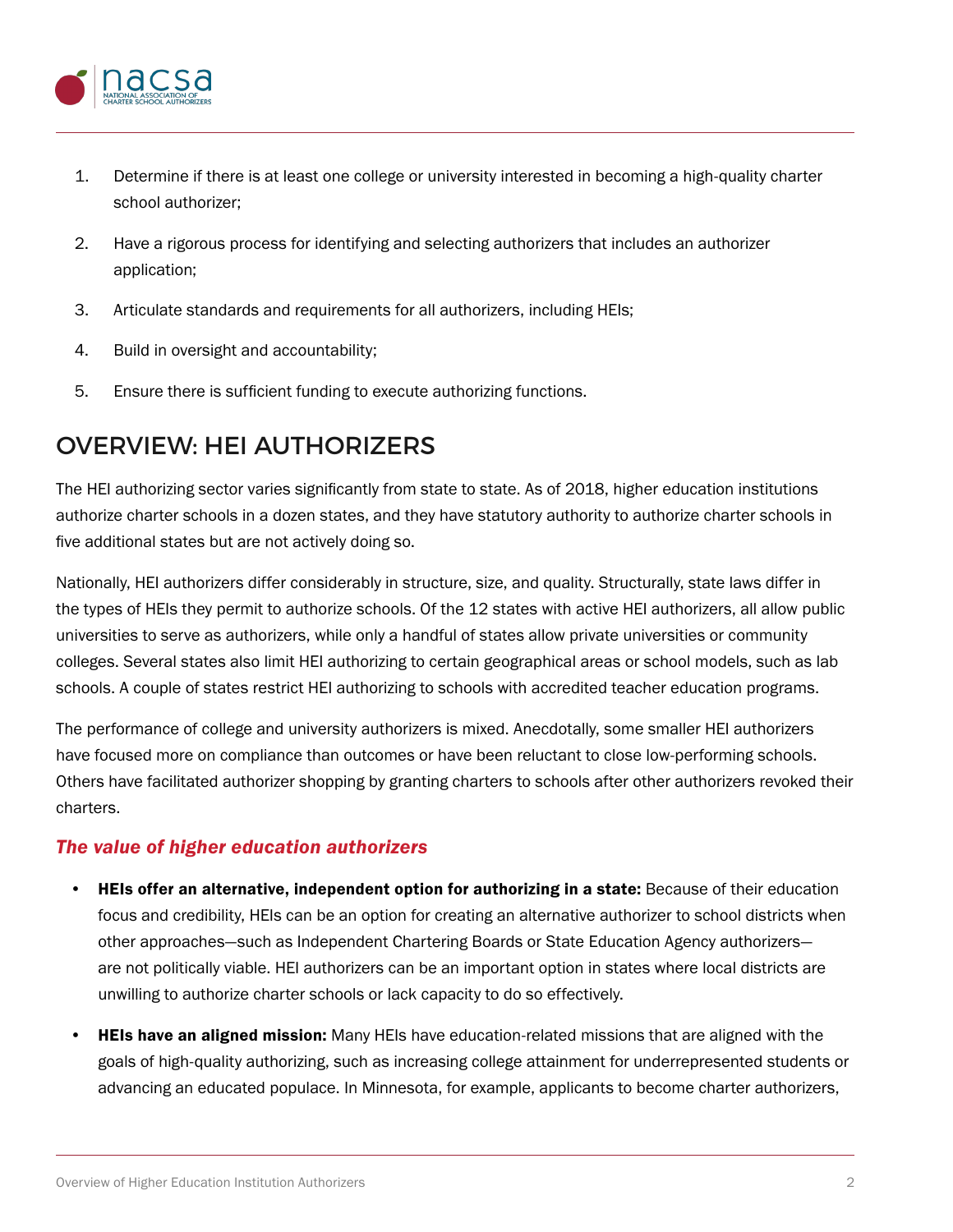

including HEIs, must describe how chartering schools helps the organization carry out its mission.

• HEIs contribute leadership in public education and institutional legitimacy: HEIs are often wellknown, respected organizations whose "seal of approval" may help a charter school gain community support.

#### *Potential pitfalls of HEI authorizers, if good policies are not in place*

- There may be a lack of willing higher education authorizers. Legislation to introduce HEI authorizers can only be successful if colleges and universities are genuinely interested in becoming authorizers. Established interests within an HEI, such as departments with ties to the state's traditional K-12 education system or leadership or faculty with ideological opposition, may also scuttle efforts to become an authorizer.
- **HEIs may have misconceptions about the role of an authorizer.** Some HEI authorizers do not fully understand their authorizer role as distinct from other education-related functions and, as a result, become too involved in the day-to-day management of schools, particularly those that are struggling. Faculty that is focused on teacher preparation, research, or the promotion of certain educational philosophies may not be committed to quality authorizing; these concerns can be addressed by establishing an independent charter office separate from the school of education.
- **There may be financial concerns.** Colleges or universities can incorrectly perceive authorizing as a source of revenue for the institution, whether through fees or supplementary service contracts. Any fee should cover only the actual expense of authorizing; it should not generate a profit for the authorizer. In addition, separate service contracts should be transparent and executed completely separately from any agreements to charter a school.
- A state may have too many authorizers. Historically, in several states, the legislation that enabled the creation of HEI authorizers placed few limits on the number created. While having one or two HEI authorizers may benefit the state, the presence of too many authorizers—especially those overseeing few schools—can lead to wide variations in authorizing standards and poor achievement results for schools. Too many authorizers also creates opportunities for weak applicants or schools facing closure to "shop" until they find a lax authorizer willing to accept them. Small authorizers—those that oversee only one or two schools—often lack capacity to carry out their work effectively.
- **HEIs may have limited public oversight structures.** Once colleges or universities become authorizers, there is often limited accountability, or opportunity for public input on their authorizing, due in part to their independent governance structures. Appropriate oversight mechanisms must preserve authorizer independence and ensure HEI authorizers fulfill their obligations to the public for the schools they oversee.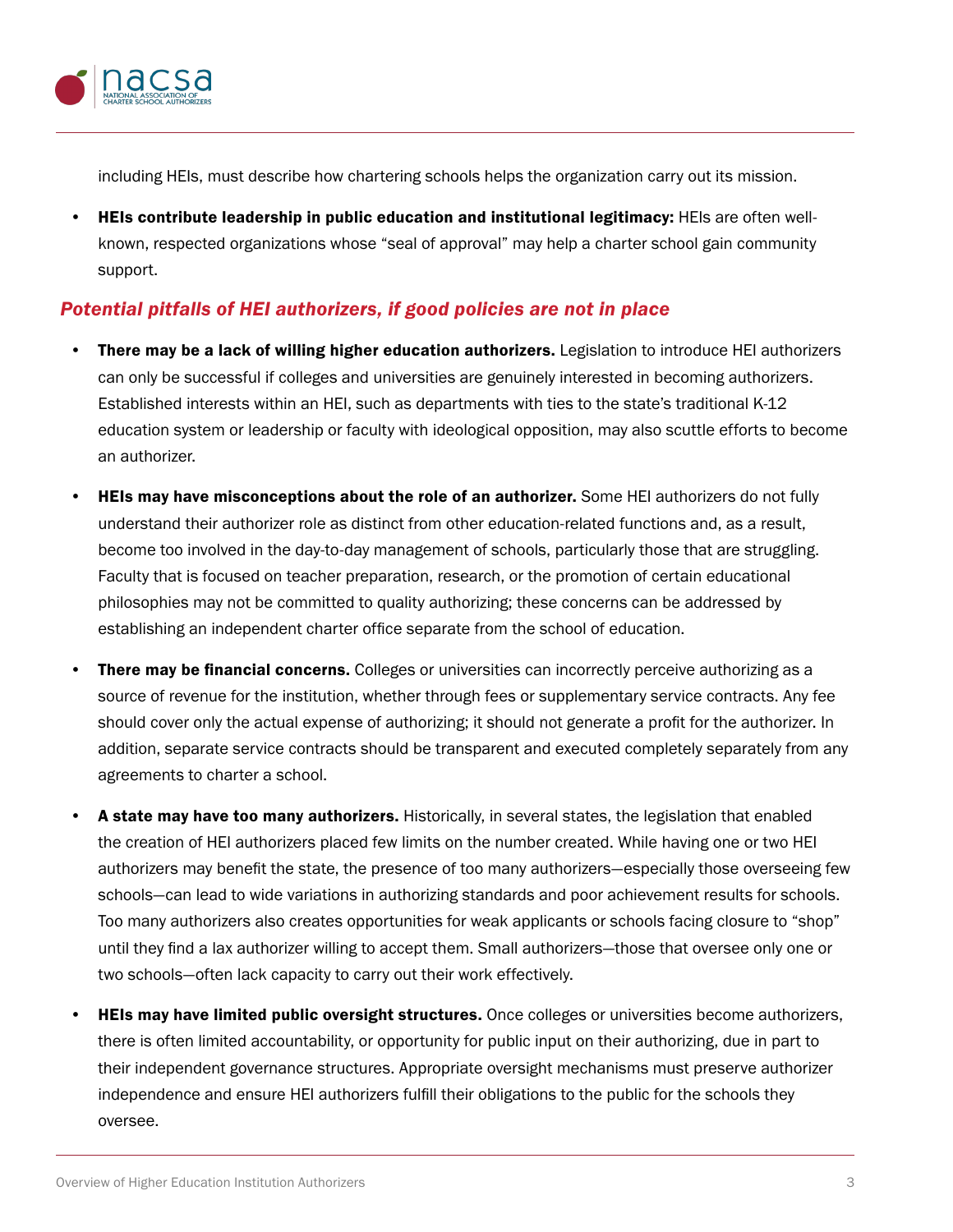

#### *Key factors in developing HEI authorizers*

- 1. Determine if there is a higher education institution willing to be a high-quality charter school authorizer before pursuing legislation.
- 2. Have a rigorous process for identifying and selecting HEI authorizers that includes an authorizer application. States should define which types of HEIs are eligible to be authorizers: Public colleges and universities only? Private institutions? Community colleges? These decisions affect both the quantity and quality of HEI authorizers. The identification should be restrictive enough to avoid too many authorizers yet flexible enough to find a willing HEI partner.

States should require interested HEIs to apply to the state education agency or state board of education for approval. The approval process for authorizers should be rigorous, ensuring that prospective HEI authorizers understand their role and have the capacity to be quality authorizers.

A state should require evidence that the highest-level leadership of the HEI—such as the university chancellor or president—supports the authorizing work.

3. Articulate standards and requirements. States should require HEI authorizers to adopt a clear mission and standards for their role as authorizers. Although an HEI may want to give back to its community, its mission as an authorizer should focus on creating and monitoring a portfolio of highquality charter schools.

Additionally, states should adopt national standards for all authorizers, including HEIs. Clear contracts, charter renewal criteria, and strong performance management frameworks can facilitate evidencebased, consistent decision making, regardless of who holds ultimate decision-making authority—all components of NACSA's Principles & Standards for Quality Charter School Authorizing.

4. Build in strong oversight and accountability. States should explicitly address HEI authorizer quality and accountability when creating them, as their independent nature makes it difficult to develop accountability structures after the fact. Authorizer quality is reflected in both the quality of their authorizing practices and the quality of the charter schools in their portfolio. A charter school authorizer oversight entity—often the state education agency or another state level agency—should monitor the performance of HEI and other authorizers, issue reports on authorizer performance, and, when necessary, sanction authorizers that fail to provide adequate oversight. Monitoring entities should require regular reporting from their authorizers and enforce standards for renewal and closure. As an added incentive, a state's overarching policies related to authorizer quality and accountability affect the quality of both HEI authorizers and other authorizers in the state.